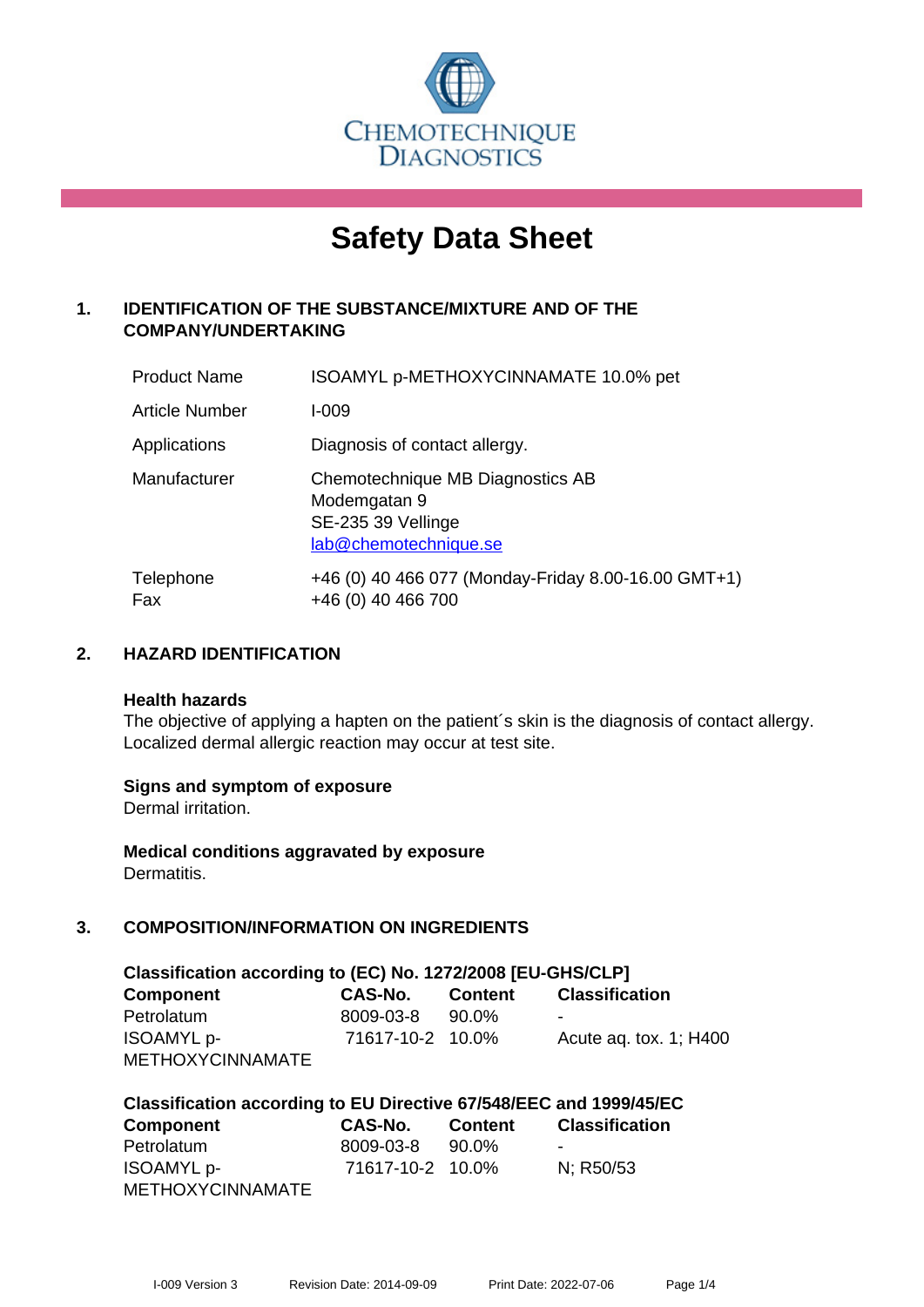## **4. FIRST AID MEASURES**

## **Emergency and first aid procedures**

Obtain medical attention.

# **5. FIRE-FIGHTING MEASURES\***

#### **Suitable extinguish media**

CO2, powder or water spray. Fight larger fires with water spray or alcohol resistant foam.

# **For safety reasons unsuitable extinguishing agents**

Water with full jet.

## **Special protective equipment for fire-fighters**

Wear self-contained respiratory protective device. Wear fully protective suit.

\*Data is shown for petrolatum only

## **6. ACCIDENTAL RELEASES MEASURES**

**Steps to be taken if material is released or spilled** Contain and place in a closed container.

# **7. HANDLING AND STORAGE**

**Precautions to be taken in handling and storage** Store dark at 5-8°C. Avoid extended exposure to light. FOR EXTERNAL USE ONLY.

# **8. EXPOSURE CONTROLS/PERSONAL PROTECTION**

**Respiratory protection** Not required.

**Ventilation** Local exhaust.

**Protective gloves** Disposal gloves.

#### **Eye protection** Not required with normal use.

## **Work/Hygienic practices**

Wash hands after each use.

## **9. PHYSICAL AND CHEMICAL PROPERTIES**

Odour Fragrance

Appearance Ivory White Semi-solid

Melting point\* 50-55° C Flash point\* >100°C

Boiling point\* No data available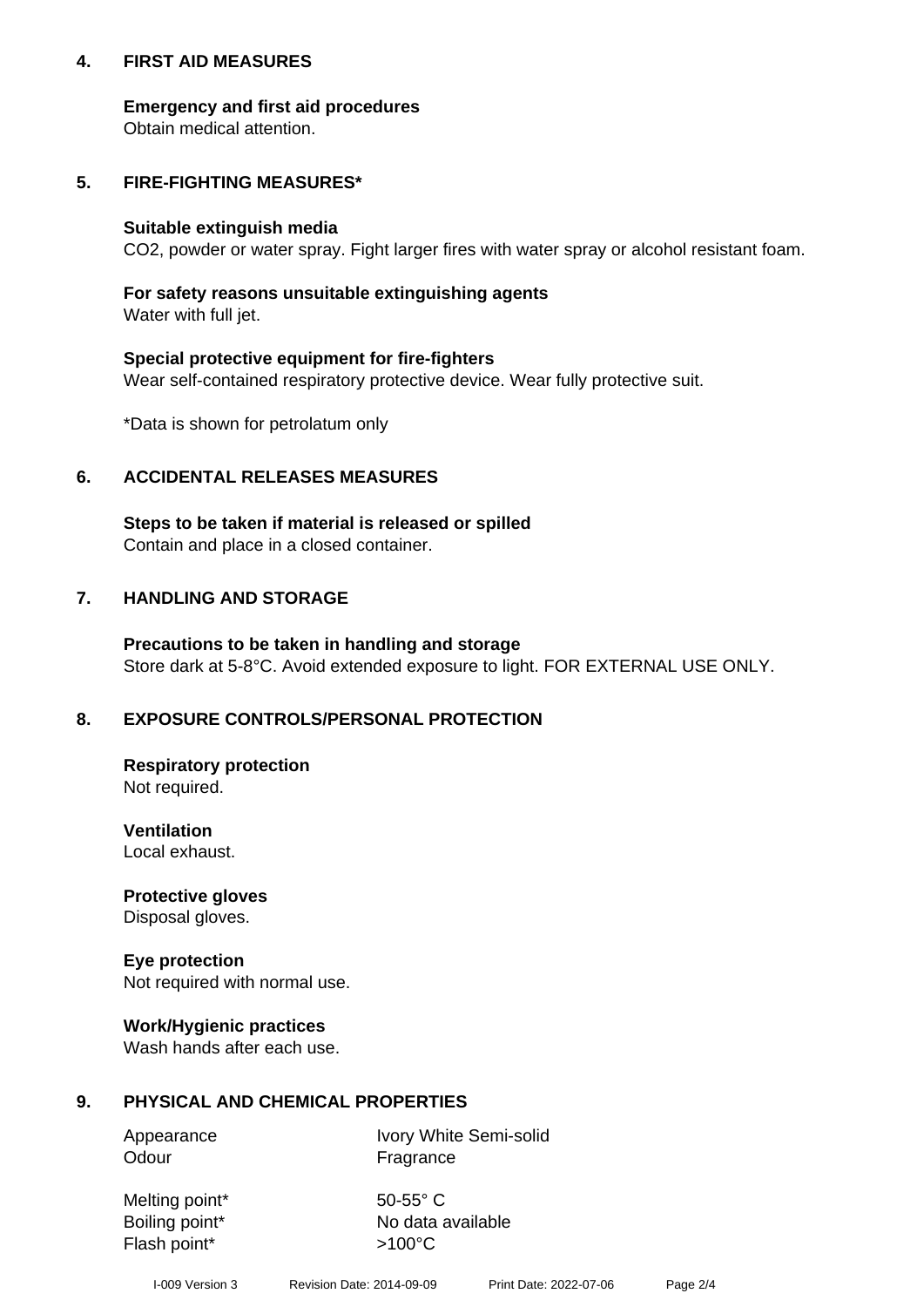Density\* No data available. Solubility in/Miscibility with Water\*

Self ignition\* Product does not self ignite. Danger of explosion\* Product does not present an explosion hazard. Insoluble

\*Data is shown for petrolatum only

# **10. STABILITY AND REACTIVITY**

#### **Incompability**

May react with strong oxidizing agents.

#### **Stability**

Stable at recommended storage conditions.

#### **Hazardous byproducts**

Combustion may generate CO, CO2 and other oxides.

**Hazardous polymerization**

Will not occur.

## **11. TOXICOLOGICAL INFORMATION**

No data available.

#### **12. ECOLOGICAL INFORMATION**

No data available.

## **13. DISPOSAL CONSIDERATIONS**

#### **Waste disposal method**

Comply with federal, state/provincial and local regulation.

#### **14. TRANSPORT INFORMATION**

Not dangerous goods.

## **15. REGULATORY INFORMATION**

The classification is according to the latest editions of the EU lists, and extended by company and literature data.

#### **16. OTHER INFORMATION**

#### **Text of H-statements and R-phrases mentioned in Section 3**

| Acute ag. tox. 1 |                           | Acute aquatic toxicity (Category 1)                                         |            |  |
|------------------|---------------------------|-----------------------------------------------------------------------------|------------|--|
| H400             |                           | Very toxic to aquatic life                                                  |            |  |
| R50/53           |                           | Dangerous for the environment<br>Very toxic to aquatic organisms, may cause |            |  |
| I-009 Version 3  | Revision Date: 2014-09-09 | Print Date: 2022-07-06                                                      | Page $3/4$ |  |